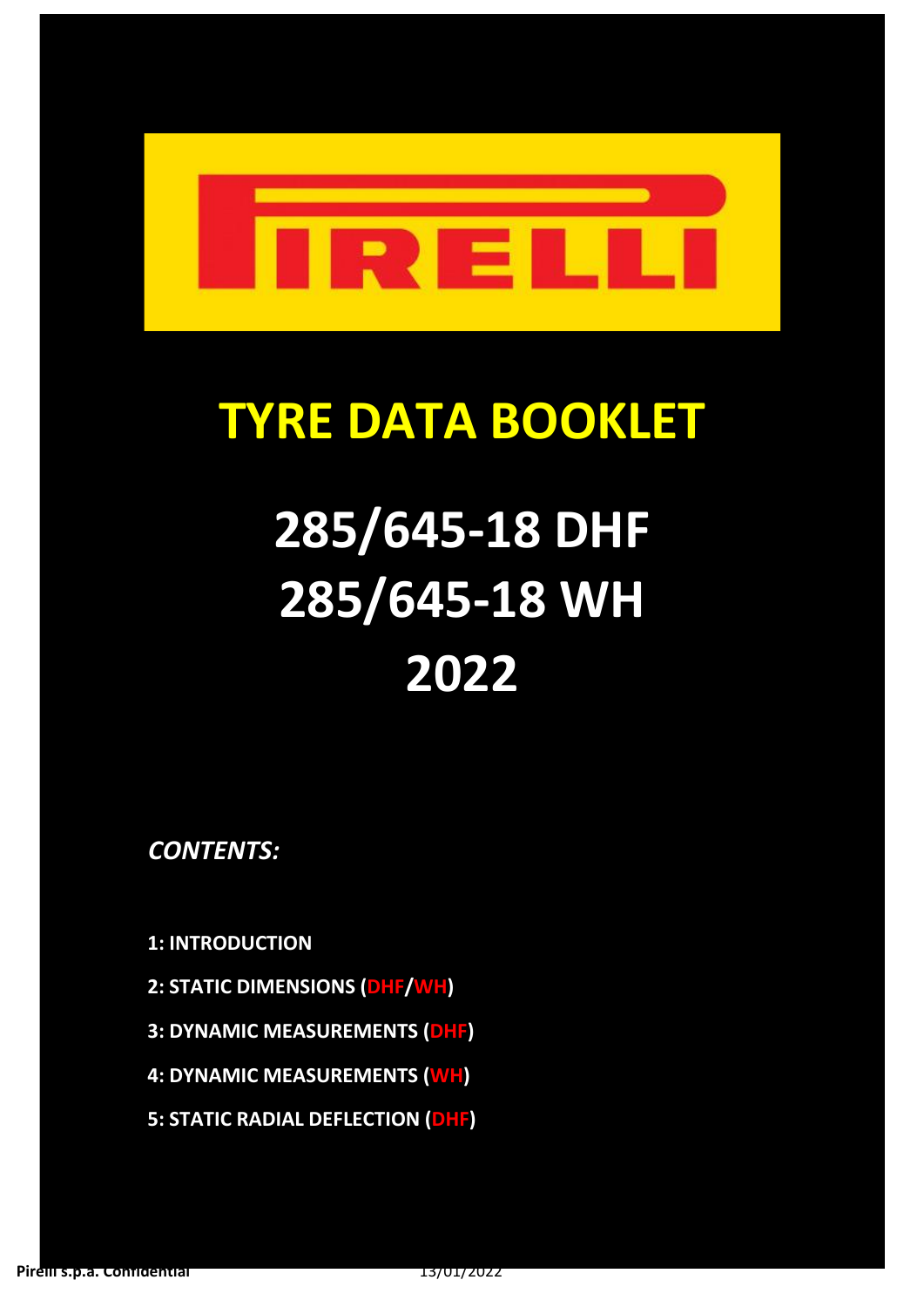

### *INTRODUCTION*

#### **INTRODUCTION**

This document provides the user with technical information regarding several aspects of the tyre characteristics. The data was acquired using indoor testing methods on physical tyres.

For individual car fitments, usage guidelines and prescriptions for camber and pressure please refer to the relevent Pirelli Technical Booklet, which is included as part of this Pirelli Data Package.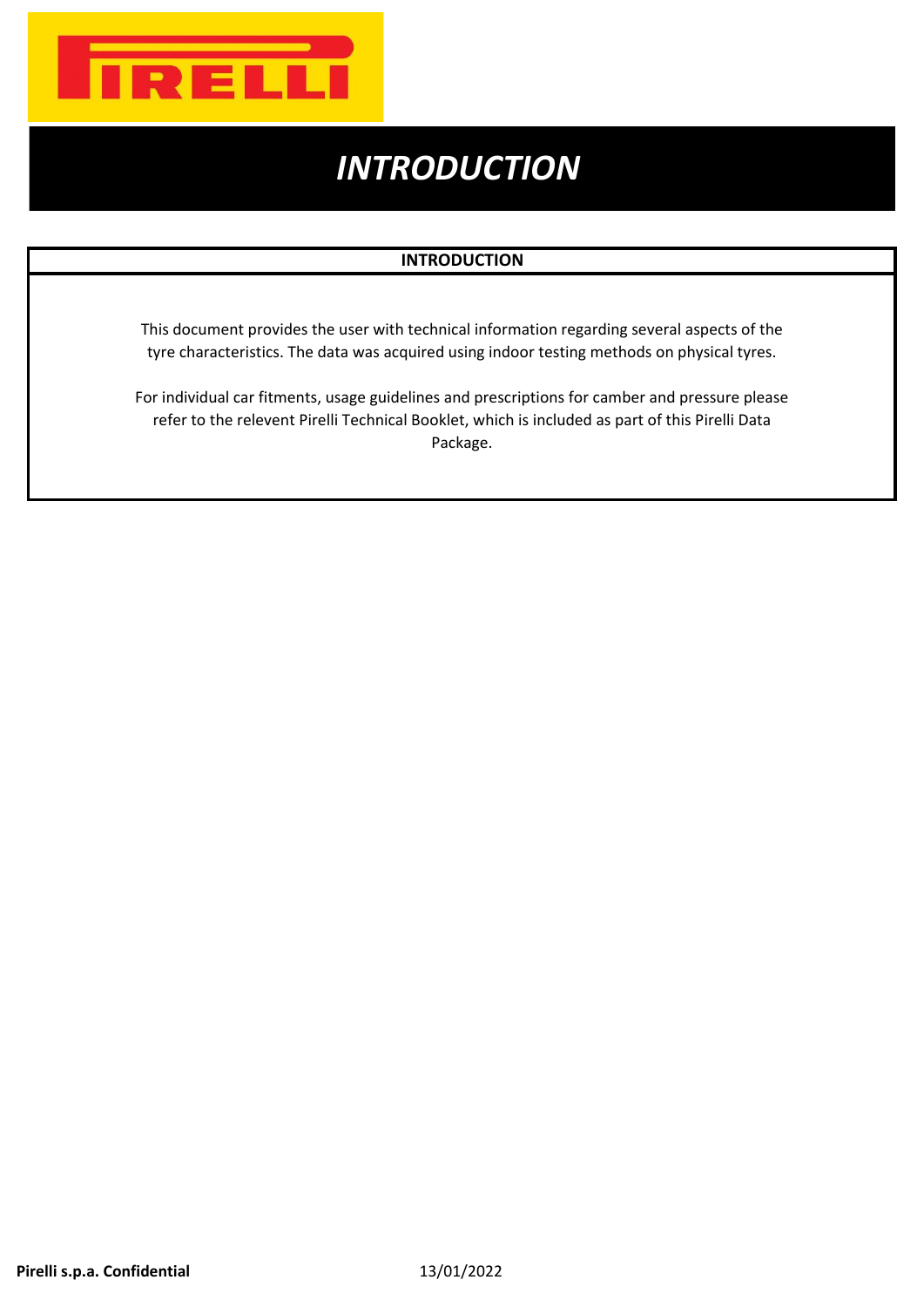

## *STATIC MEASUREMENTS*

| <b>Slick Tyres</b>            |                |               |                         |                  |  |  |  |  |
|-------------------------------|----------------|---------------|-------------------------|------------------|--|--|--|--|
| Size &                        | Nominal Weight | Max Width (C) | Circumference $(\pi D)$ | Tread Width (Cb) |  |  |  |  |
| (kilograms)<br><b>Fitment</b> |                | (mm)          | (mm)                    | (mm)             |  |  |  |  |
| 285/645-18                    |                |               |                         |                  |  |  |  |  |
| <b>DHF</b>                    | 10.5           | 301           | 2037                    | 280              |  |  |  |  |
| 18"x11.0J                     |                |               |                         |                  |  |  |  |  |

| <b>Wet Tyres</b> |                     |               |                         |                  |  |  |  |  |
|------------------|---------------------|---------------|-------------------------|------------------|--|--|--|--|
| Size &           | Nominal Weight      | Max Width (C) | Circumference $(\pi D)$ | Tread Width (Cb) |  |  |  |  |
| <b>Fitment</b>   | (kilograms)<br>(mm) |               | (mm)                    | (mm)             |  |  |  |  |
| 285/645-18       |                     |               |                         |                  |  |  |  |  |
| <b>WH</b>        | 11.5                | TBA           | TBA                     | <b>TBA</b>       |  |  |  |  |
| 18"x11.0J        |                     |               |                         |                  |  |  |  |  |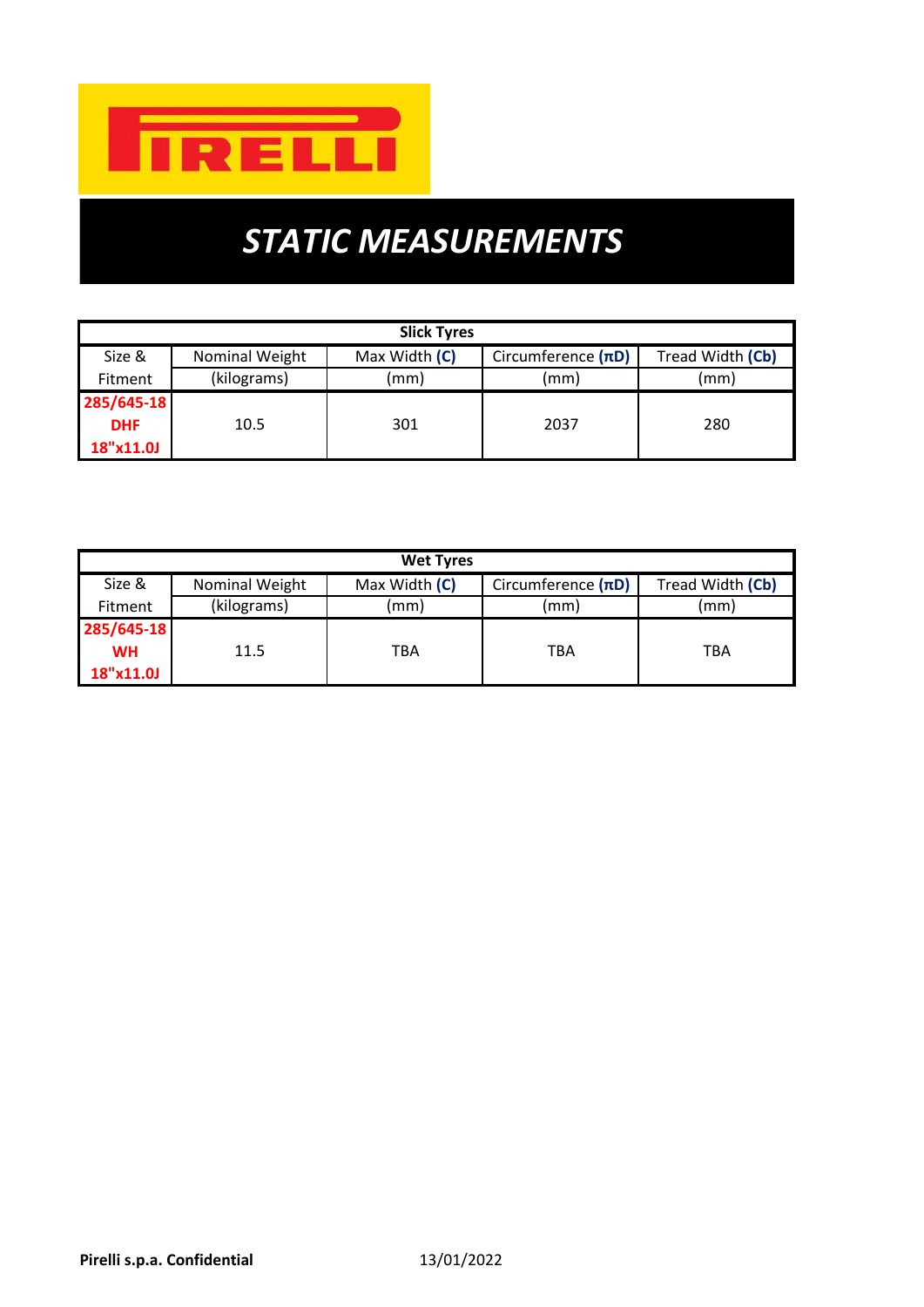

#### **DYNAMIC MEASUREMENTS @ 2.0bar (29psi), CA 0.0°**

#### *285/645-18x11.0J DHF*

SPEED [km/h]

SPEED [km/h]

| LOAD [kg]                 |       |       |       |       |     |                             |                                                                                      |       |       |       |           |
|---------------------------|-------|-------|-------|-------|-----|-----------------------------|--------------------------------------------------------------------------------------|-------|-------|-------|-----------|
| 150                       | 300   | 450   | 600   | 750   |     |                             | 150                                                                                  | 300   | 450   | 600   | 750       |
| 317.7<br>20 <b>1</b>      | 312.3 | 306.8 | 301.3 | 295.8 |     |                             |                                                                                      | 319.0 | 317.8 | 316.7 | 315.5     |
| 60<br>318.2               | 312.8 | 307.4 | 302.0 | 296.6 | 60I | 320.2                       | 319.1                                                                                | 317.9 | 316.7 | 315.6 |           |
| 100I<br>318.9             | 313.6 | 308.3 | 303.0 | 297.7 |     |                             | 320.4                                                                                | 319.3 | 318.1 | 317.0 | 315.8     |
| 140 <b>1</b><br>319.8     | 314.6 | 309.4 | 304.3 | 299.1 |     |                             | 320.9                                                                                | 319.8 | 318.6 | 317.5 | 316.3     |
| 180 <sup> </sup><br>320.8 | 315.8 | 310.8 | 305.8 | 300.8 |     |                             | 321.8                                                                                | 320.6 | 319.5 | 318.3 | 317.2     |
| 220<br>322.0              | 317.2 | 312.4 | 307.6 | 302.8 |     |                             | 323.1                                                                                | 322.0 | 320.8 | 319.7 | 318.5     |
| 260 <b>1</b><br>323.4     | 318.8 | 314.2 | 309.6 | 305.0 |     |                             | 325.1                                                                                | 323.9 | 322.8 | 321.6 | 320.4     |
| 280                       |       |       |       |       |     |                             |                                                                                      |       |       |       |           |
| 300                       |       |       |       |       |     |                             |                                                                                      |       |       |       |           |
|                           |       |       |       |       |     | [km/h]<br>$\Omega$<br>SPEEI | 20 <b>1</b><br>100 <b>1</b><br>140I<br><b>180</b><br>220<br><b>260</b><br>280<br>300 | 320.2 |       |       | LOAD [kg] |

#### *LOADED RADIUS ROLLING RADIUS*

|      |       | LOAD [kg] |       |       |        | LOAD [kg]        |       |       |       |       |       |
|------|-------|-----------|-------|-------|--------|------------------|-------|-------|-------|-------|-------|
| 150  | 300   | 450       | 600   | 750   |        |                  | 150   | 300   | 450   | 600   | 750   |
| 17.7 | 312.3 | 306.8     | 301.3 | 295.8 |        | 20 <sup>1</sup>  | 320.2 | 319.0 | 317.8 | 316.7 | 315.5 |
| 18.2 | 312.8 | 307.4     | 302.0 | 296.6 |        | 60               | 320.2 | 319.1 | 317.9 | 316.7 | 315.6 |
| 18.9 | 313.6 | 308.3     | 303.0 | 297.7 |        | 100 <sub>1</sub> | 320.4 | 319.3 | 318.1 | 317.0 | 315.8 |
| 19.8 | 314.6 | 309.4     | 304.3 | 299.1 | [km/h] | 140              | 320.9 | 319.8 | 318.6 | 317.5 | 316.3 |
| 20.8 | 315.8 | 310.8     | 305.8 | 300.8 |        | 180              | 321.8 | 320.6 | 319.5 | 318.3 | 317.2 |
| 22.0 | 317.2 | 312.4     | 307.6 | 302.8 | SPEED  | 220              | 323.1 | 322.0 | 320.8 | 319.7 | 318.5 |
| 23.4 | 318.8 | 314.2     | 309.6 | 305.0 |        | 260              | 325.1 | 323.9 | 322.8 | 321.6 | 320.4 |
|      |       |           |       |       |        | 280              |       |       |       |       |       |
|      |       |           |       |       |        | 300              |       |       |       |       |       |



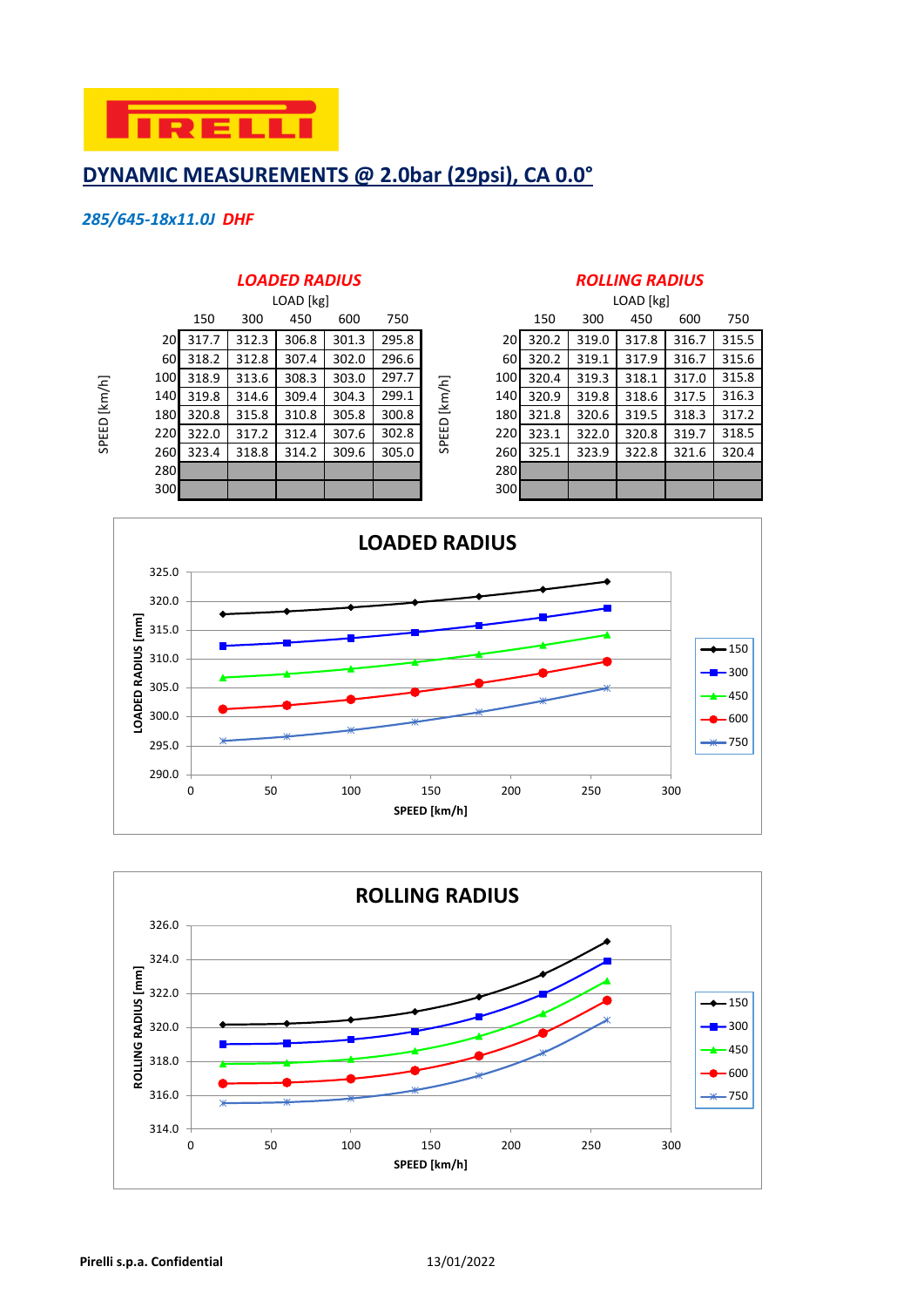

#### **DYNAMIC MEASUREMENTS @ 2.0bar (29psi), CA 0.0°**

#### *285/645-18x11.0J WH*

SPEED [km/h]

SPEED [km/h]

#### 200 300 400 500 600 200 300 400 500 600 20 317.9 311.3 304.6 20 317.5 315.2 315.2 60 318.8 311.6 305.0  $\leq$  60 317.8 315.3 314.0 100 319.4 | 312.3 | 305.7 | <u>본</u> 100 318.3 | 315.9 | 314.7 140 320.4 | 313.4 | 306.8 <del>Q</del> 140 319.3 | 316.9 | 315.8 180 321.8 315.0 315.0 308.1  $\frac{8}{9}$  308.1 3180 320.6 318.3 318.3 220 323.4 316.7 310.0 220 322.2 319.9 318.8 SPEED [km/h] LOAD [kg]

#### *LOADED RADIUS ROLLING RADIUS*

|    | LOAD [kg] |                   |       |  |       |  |  |  |  |  |  |
|----|-----------|-------------------|-------|--|-------|--|--|--|--|--|--|
|    | 200       | 400<br>300<br>500 |       |  |       |  |  |  |  |  |  |
| 20 | 317.5     |                   | 315.2 |  | 313.9 |  |  |  |  |  |  |
| 60 | 317.8     |                   | 315.3 |  | 314.0 |  |  |  |  |  |  |
| 00 | 318.3     |                   | 315.9 |  | 314.7 |  |  |  |  |  |  |
| 40 | 319.3     |                   | 316.9 |  | 315.8 |  |  |  |  |  |  |
| 80 | 320.6     |                   | 318.3 |  | 317.1 |  |  |  |  |  |  |
| 20 | 322.2     |                   | 319.9 |  | 318.8 |  |  |  |  |  |  |



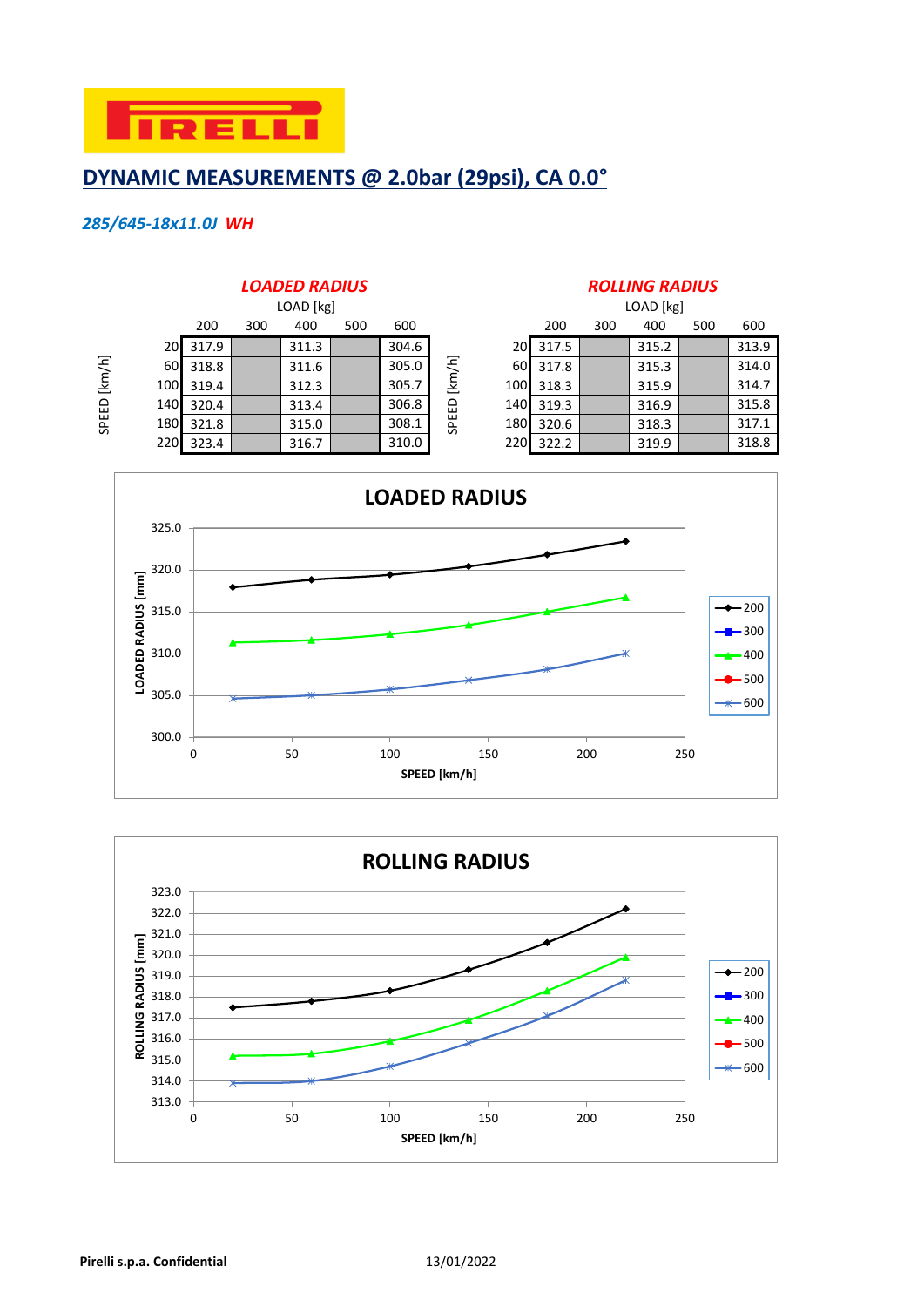

### *STATIC RADIAL DEFLECTION – 285/645-18x11.0J @ CA 0.0 ° DHF*

|           | <b>Inflation Pressure [bar]</b> |      |      |      |      |      |      |  |  |
|-----------|---------------------------------|------|------|------|------|------|------|--|--|
| Load [kg] | 2.6                             | 2.4  | 2.2  | 2.0  | 1.8  | 1.6  | 1.4  |  |  |
| 0         | 0.0                             | 0.0  | 0.0  | 0.0  | 0.0  | 0.0  | 0.0  |  |  |
| 25        | 0.9                             | 0.9  | 1.0  | 1.0  | 1.1  | 1.2  | 1.3  |  |  |
| 50        | 1.8                             | 1.8  | 2.0  | 2.0  | 2.2  | 2.3  | 2.6  |  |  |
| 75        | 2.6                             | 2.7  | 2.9  | 3.0  | 3.2  | 3.4  | 3.9  |  |  |
| 100       | 3.5                             | 3.6  | 3.9  | 4.0  | 4.3  | 4.6  | 5.2  |  |  |
| 125       | 4.3                             | 4.4  | 4.8  | 5.0  | 5.3  | 5.7  | 6.4  |  |  |
| 150       | 5.1                             | 5.3  | 5.7  | 6.0  | 6.3  | 6.8  | 7.7  |  |  |
| 175       | 5.9                             | 6.1  | 6.6  | 6.9  | 7.3  | 7.9  | 8.9  |  |  |
| 200       | 6.7                             | 6.9  | 7.5  | 7.8  | 8.3  | 8.9  | 10.1 |  |  |
| 225       | 7.5                             | 7.8  | 8.3  | 8.8  | 9.3  | 10.0 | 11.2 |  |  |
| 250       | 8.2                             | 8.6  | 9.2  | 9.7  | 10.2 | 11.0 | 12.4 |  |  |
| 275       | 9.0                             | 9.3  | 10.0 | 10.6 | 11.2 | 12.1 | 13.5 |  |  |
| 300       | 9.8                             | 10.1 | 10.9 | 11.4 | 12.1 | 13.1 | 14.7 |  |  |
| 325       | 10.5                            | 10.9 | 11.7 | 12.3 | 13.1 | 14.1 | 15.8 |  |  |
| 350       | 11.2                            | 11.6 | 12.5 | 13.2 | 14.0 | 15.1 | 16.9 |  |  |
| 375       | 12.0                            | 12.4 | 13.3 | 14.0 | 14.9 | 16.1 | 18.0 |  |  |
| 400       | 12.7                            | 13.1 | 14.1 | 14.9 | 15.8 | 17.1 | 19.0 |  |  |
| 425       | 13.4                            | 13.9 | 14.9 | 15.7 | 16.7 | 18.0 | 20.1 |  |  |
| 450       | 14.1                            | 14.6 | 15.6 | 16.6 | 17.6 | 19.0 | 21.1 |  |  |
| 475       | 14.8                            | 15.3 | 16.4 | 17.4 | 18.5 | 20.0 | 22.2 |  |  |
| 500       | 15.4                            | 16.0 | 17.2 | 18.2 | 19.4 | 20.9 | 23.2 |  |  |
| 525       | 16.1                            | 16.7 | 17.9 | 19.0 | 20.2 | 21.9 | 24.2 |  |  |
| 550       | 16.8                            | 17.4 | 18.7 | 19.8 | 21.1 | 22.8 | 25.2 |  |  |
| 575       | 17.4                            | 18.1 | 19.4 | 20.6 | 21.9 | 23.7 | 26.2 |  |  |
| 600       | 18.1                            | 18.8 | 20.1 | 21.4 | 22.8 | 24.6 | 27.2 |  |  |
| 625       | 18.7                            | 19.4 | 20.8 | 22.1 | 23.6 | 25.5 | 28.2 |  |  |
| 650       | 19.4                            | 20.1 | 21.5 | 22.9 | 24.4 | 26.4 | 29.2 |  |  |
| 675       | 20.0                            | 20.8 | 22.2 | 23.7 | 25.3 | 27.3 | 30.1 |  |  |
| 700       | 20.7                            | 21.4 | 22.9 | 24.4 | 26.1 | 28.2 | 31.1 |  |  |
| 725       | 21.3                            | 22.1 | 23.6 | 25.2 | 26.9 | 29.1 | 32.0 |  |  |
| 750       | 21.9                            | 22.7 | 24.3 | 25.9 | 27.7 | 30.0 | 33.0 |  |  |
| 775       |                                 |      |      |      |      |      |      |  |  |
| 800       |                                 |      |      |      |      |      |      |  |  |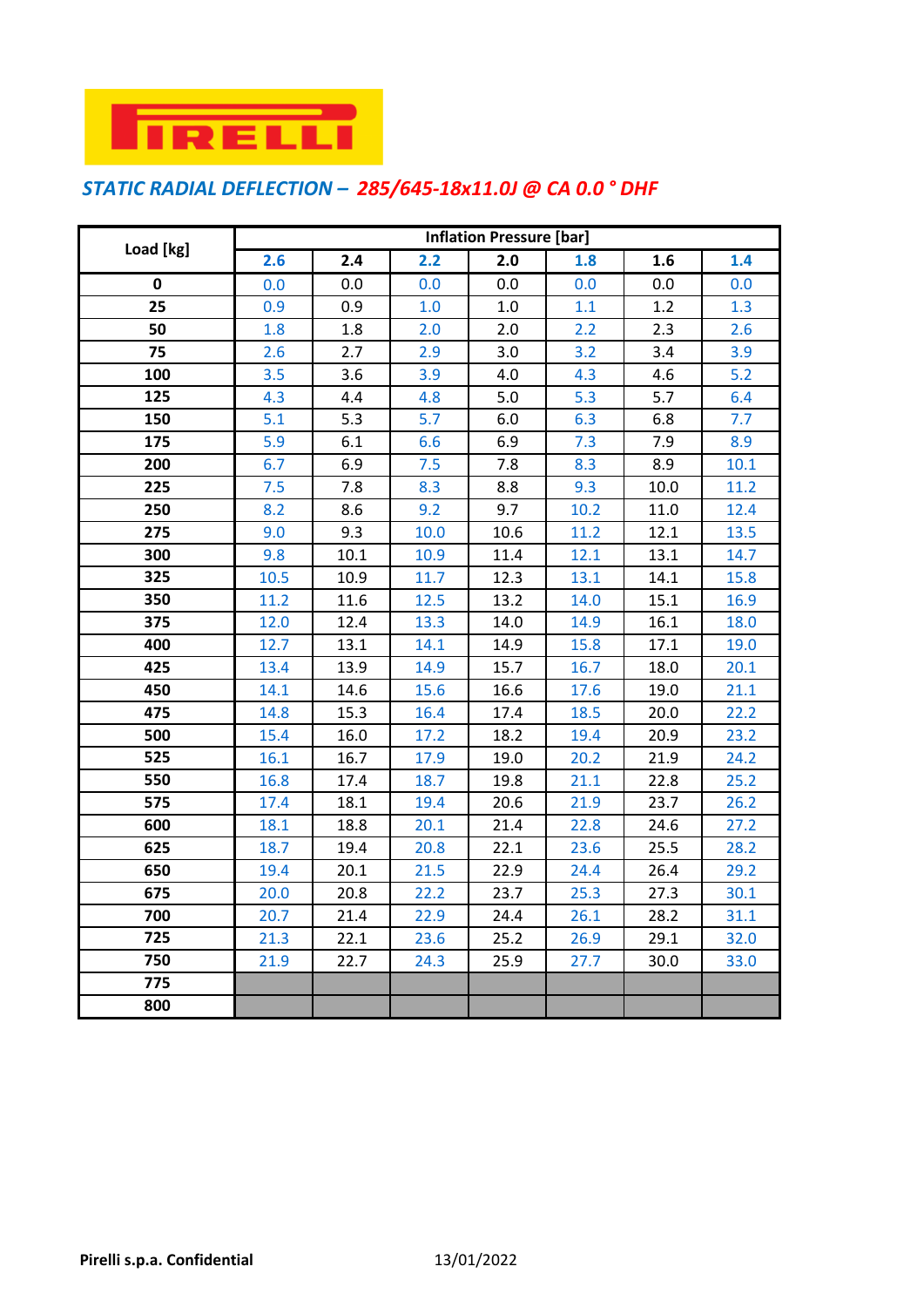

### *STATIC RADIAL DEFLECTION – 285/645-18x11.0J @ CA 0.0° DHF*

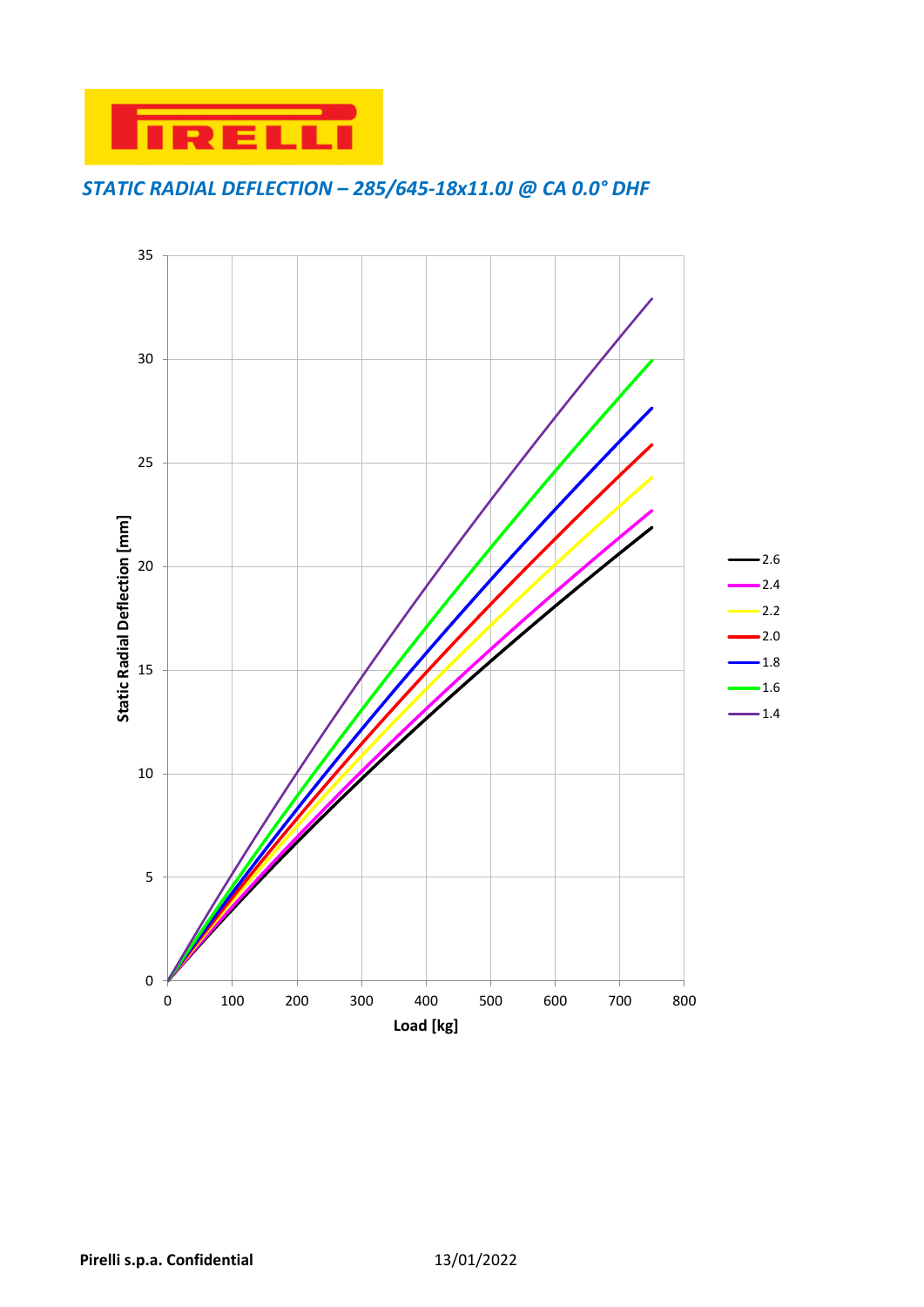

### *STATIC RADIAL DEFLECTION – 285/645-18x11.0J @ CA -3.0 ° DHF*

|           | <b>Inflation Pressure [bar]</b> |      |      |       |      |      |      |  |  |
|-----------|---------------------------------|------|------|-------|------|------|------|--|--|
| Load [kg] | 2.6                             | 2.4  | 2.2  | 2.0   | 1.8  | 1.6  | 1.4  |  |  |
| 0         | 0.0                             | 0.0  | 0.0  | 0.0   | 0.0  | 0.0  | 0.0  |  |  |
| 25        | 1.2                             | 1.2  | 1.3  | 1.4   | 1.4  | 1.5  | 1.6  |  |  |
| 50        | 2.3                             | 2.4  | 2.5  | 2.6   | 2.8  | 3.0  | 3.2  |  |  |
| 75        | 3.4                             | 3.6  | 3.7  | 3.9   | 4.1  | 4.4  | 4.7  |  |  |
| 100       | 4.5                             | 4.6  | 4.9  | 5.1   | 5.4  | 5.8  | 6.2  |  |  |
| 125       | 5.5                             | 5.7  | 5.9  | $6.2$ | 6.6  | 7.1  | 7.6  |  |  |
| 150       | 6.5                             | 6.7  | 7.0  | 7.4   | 7.8  | 8.4  | 9.0  |  |  |
| 175       | 7.4                             | 7.7  | 8.0  | 8.5   | 8.9  | 9.6  | 10.3 |  |  |
| 200       | 8.3                             | 8.6  | 9.0  | 9.5   | 10.1 | 10.8 | 11.6 |  |  |
| 225       | 9.2                             | 9.5  | 10.0 | 10.5  | 11.2 | 12.0 | 12.9 |  |  |
| 250       | 10.1                            | 10.4 | 10.9 | 11.6  | 12.2 | 13.2 | 14.2 |  |  |
| 275       | 10.9                            | 11.3 | 11.9 | 12.5  | 13.3 | 14.3 | 15.4 |  |  |
| 300       | 11.7                            | 12.1 | 12.7 | 13.5  | 14.3 | 15.4 | 16.6 |  |  |
| 325       | 12.5                            | 12.9 | 13.6 | 14.4  | 15.3 | 16.5 | 17.8 |  |  |
| 350       | 13.3                            | 13.7 | 14.5 | 15.3  | 16.3 | 17.5 | 18.9 |  |  |
| 375       | 14.1                            | 14.5 | 15.3 | 16.2  | 17.2 | 18.6 | 20.1 |  |  |
| 400       | 14.8                            | 15.3 | 16.1 | 17.1  | 18.2 | 19.6 | 21.2 |  |  |
| 425       | 15.5                            | 16.1 | 16.9 | 18.0  | 19.1 | 20.6 | 22.3 |  |  |
| 450       | 16.2                            | 16.8 | 17.7 | 18.8  | 20.0 | 21.6 | 23.4 |  |  |
| 475       | 16.9                            | 17.5 | 18.5 | 19.7  | 20.9 | 22.6 | 24.4 |  |  |
| 500       | 17.6                            | 18.3 | 19.3 | 20.5  | 21.8 | 23.5 | 25.5 |  |  |
| 525       | 18.3                            | 19.0 | 20.0 | 21.3  | 22.7 | 24.5 | 26.5 |  |  |
| 550       | 19.0                            | 19.7 | 20.7 | 22.1  | 23.5 | 25.4 | 27.5 |  |  |
| 575       | 19.6                            | 20.3 | 21.5 | 22.9  | 24.4 | 26.3 | 28.5 |  |  |
| 600       | 20.3                            | 21.0 | 22.2 | 23.7  | 25.2 | 27.2 | 29.5 |  |  |
| 625       | 20.9                            | 21.7 | 22.9 | 24.4  | 26.0 | 28.1 | 30.4 |  |  |
| 650       | 21.6                            | 22.3 | 23.6 | 25.2  | 26.8 | 28.9 | 31.4 |  |  |
| 675       | 22.2                            | 23.0 | 24.3 | 25.9  | 27.6 | 29.8 | 32.4 |  |  |
| 700       | 22.8                            | 23.6 | 24.9 | 26.6  | 28.4 | 30.7 | 33.3 |  |  |
| 725       | 23.4                            | 24.2 | 25.6 | 27.4  | 29.2 | 31.5 | 34.2 |  |  |
| 750       | 24.0                            | 24.8 | 26.3 | 28.1  | 30.0 | 32.3 | 35.1 |  |  |
| 775       |                                 |      |      |       |      |      |      |  |  |
| 800       |                                 |      |      |       |      |      |      |  |  |